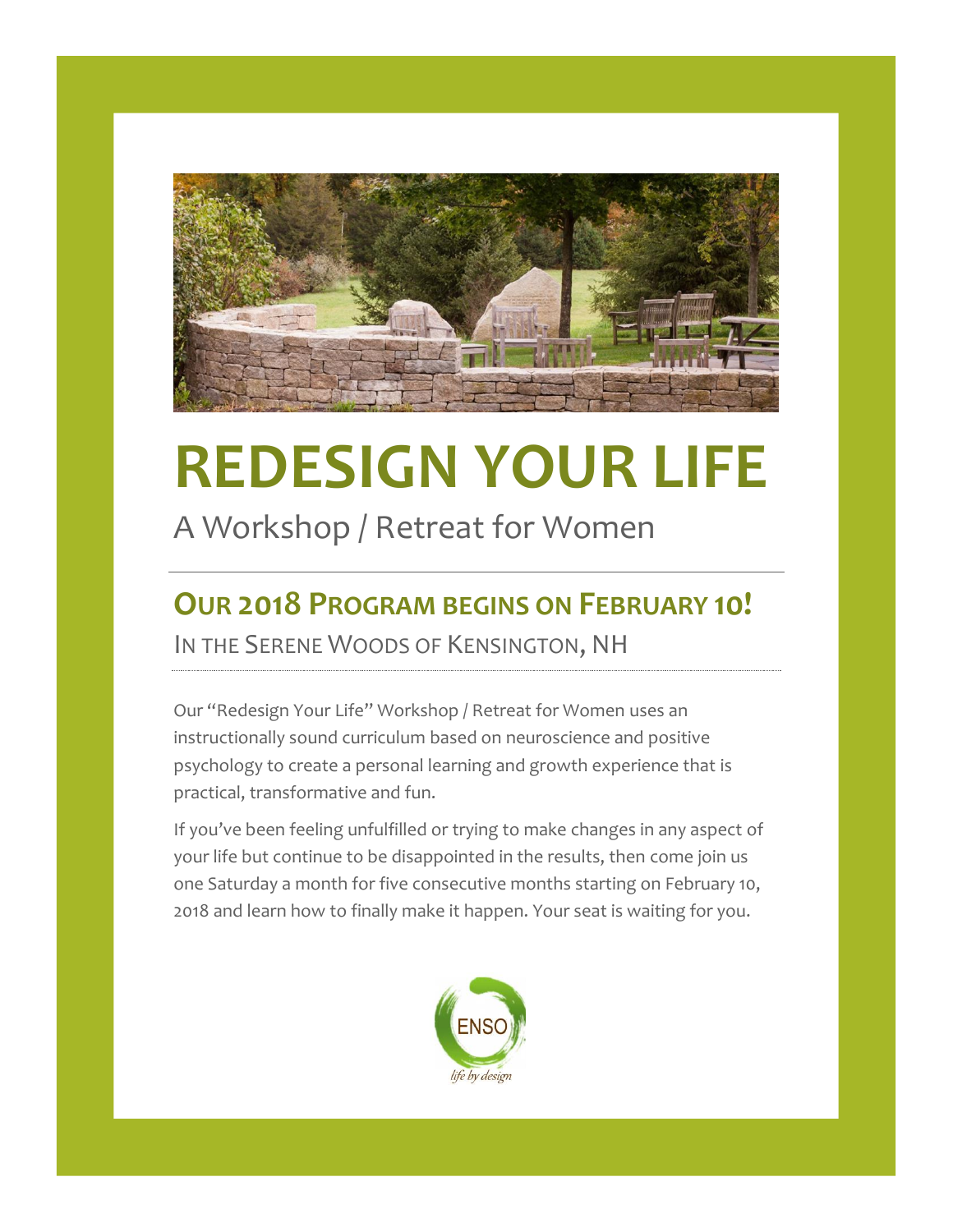More About the 2018 "Redesign Your Life" Workshop / Retreat for Women

### Part Workshop, Part Retreat?

If we want different / better results, we must do the work…there simply is no escaping that fact. However, all work and no play is not sustainable…we need to take a break, get away, slow down, get quiet and tune in to prepare ourselves for the journey of self development and growth. The holistic design of the workshop / retreat structure includes and integrates informative / educational, experiential and reflective learning modalities.

#### How Does It Work?

Personal growth and development is a process…a journey…not an event. Spending a day, a weekend or even a week participating in a learning program rarely yields the desired or expected return on investment of time and money. The intentional time and space between each monthly session allows the seeds of learning and inspiration to germinate and take root. You will be assigned simple, manageable tasks to complete on your own which will increase your retention and accelerate your progress and results. You also have the option of unlimited phone coaching / consultation with Debra (Founder / Owner of ENSO Life by Design) between each monthly session.

#### What Can I Expect?

While the specific outcomes and changes each individual woman desires and achieves will vary, all participants will gain: 1) key insights about where they are today and why; 2) actionable clarity about where their heart truly wants them to be and; 3) the support you need and deserve to help you unleash the courage that is already inside you to redesign your life.

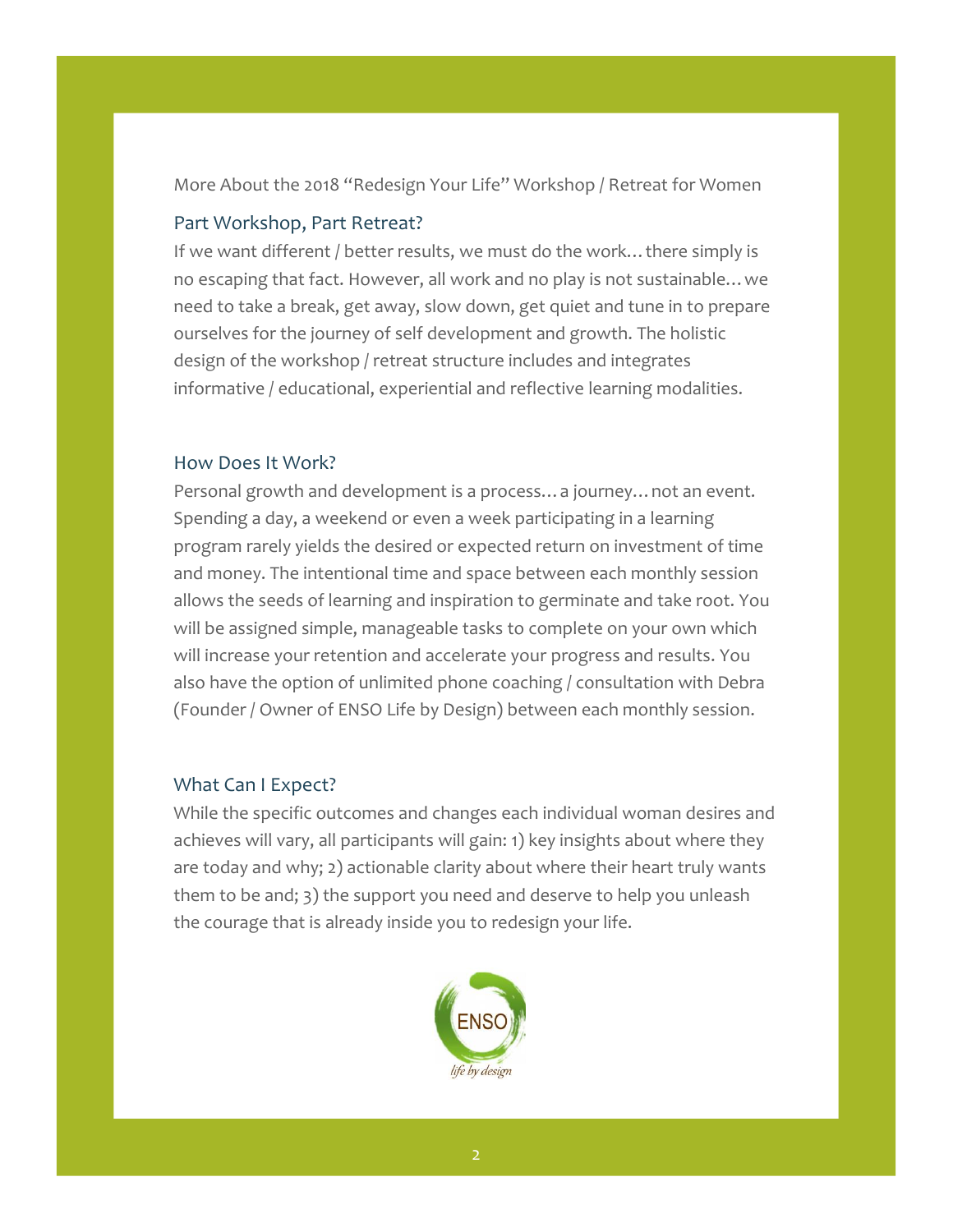More About the 2018 "Redesign Your Life" Workshop / Retreat for Women

## What Topics Are Covered?

Here is a sampling of topics and themes:

- Self Compassion / Self Care / Resiliency
- Slowing Down / Getting Quiet / Being Still
- Mind-Body Connection / Physical Movement / Energy
- Connecting with Nature and Beauty
- Clearing the Clutter / Letting Go of Obstacles
- Creativity / Self Expression / The Power of Play
- Abundance Mindset / Gratitude / Generosity
- Action Planning / Sustaining and Maintaining

#### What Is Included?

- Five full days (one Saturday a month for five consecutive months) of professionally designed and facilitated educational workshops and inspirational personal retreat experiences.
- Access to 400 protected acres of fields, woodlands, ponds, walking trails and scenic spots to linger and reflect.
- Access to a variety of inviting indoor spaces within an expansive newly constructed state-of-the-art sustainable meeting facility.
- Healthy farm-to-table breakfast, lunch and snacks each day.
- Unlimited coaching / consultation with Debra between monthly sessions.
- All learning materials and supplies.

*(Travel and / or accommodation expenses are NOT included.)*

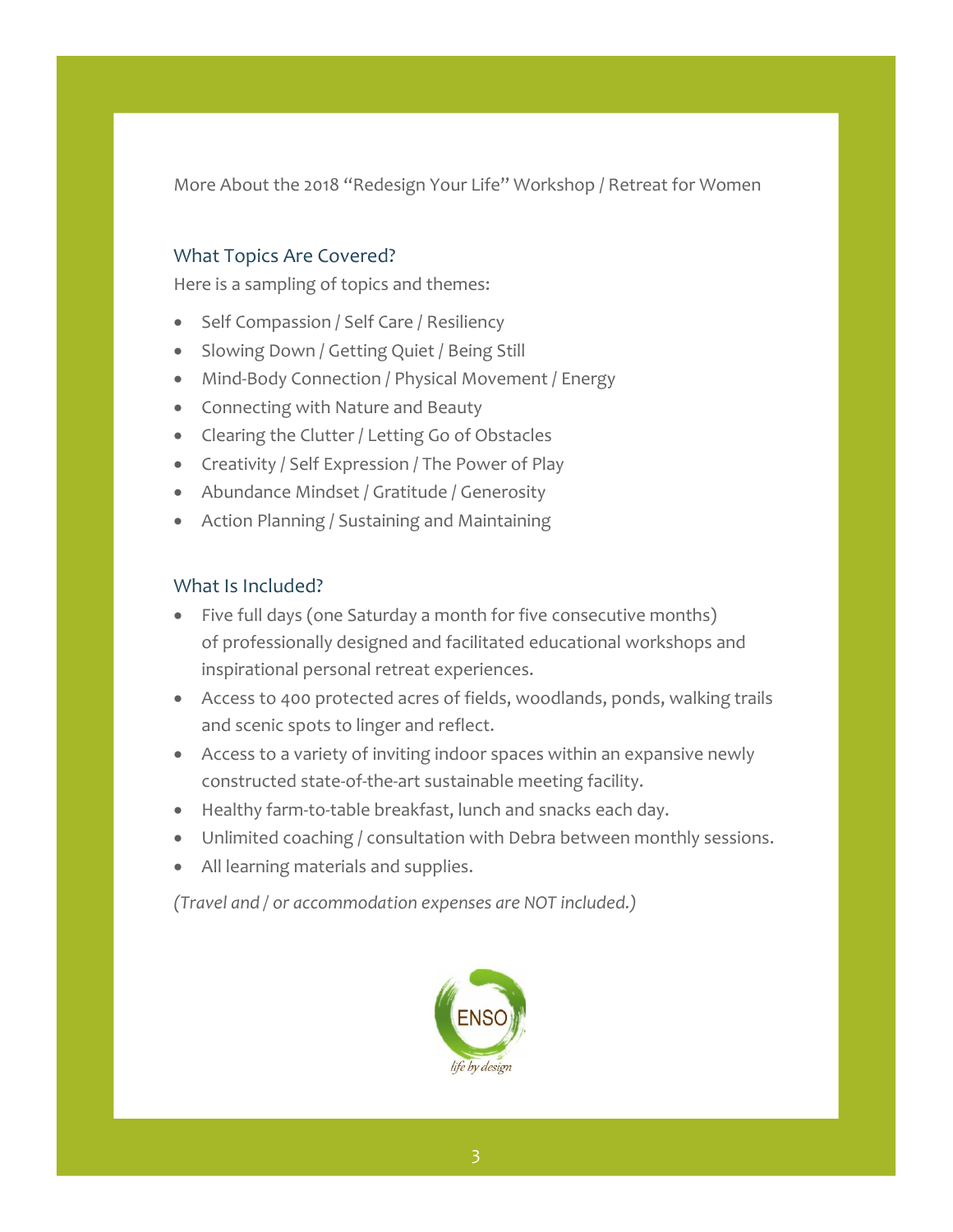#### About Your Workshop / Retreat Location – "Alnoba"



Wonderfully secluded in Kensington, NH yet easily accessible by car, Alnoba is just one hour from Boston, Concord, NH and Portland, ME, 20 minutes from Portsmouth, NH and just minutes off Routes 95 and 495.

All meals and snacks are provided by The Farm at Eastman's Corner, a community-governed, year-round farm and farm market and the exclusive caterer for Alnoba. Eastman's Corner is a model for economic and environmental sustainability, food production and education and gives 100% of its profits and 5% of every sale to support Kensington's Sawyer Park, a beautiful, safe and organically maintained place for children and families.

#### About Your Facilitator and Supporting Faculty





Debra Hannelore Alexandra Lesley Claude







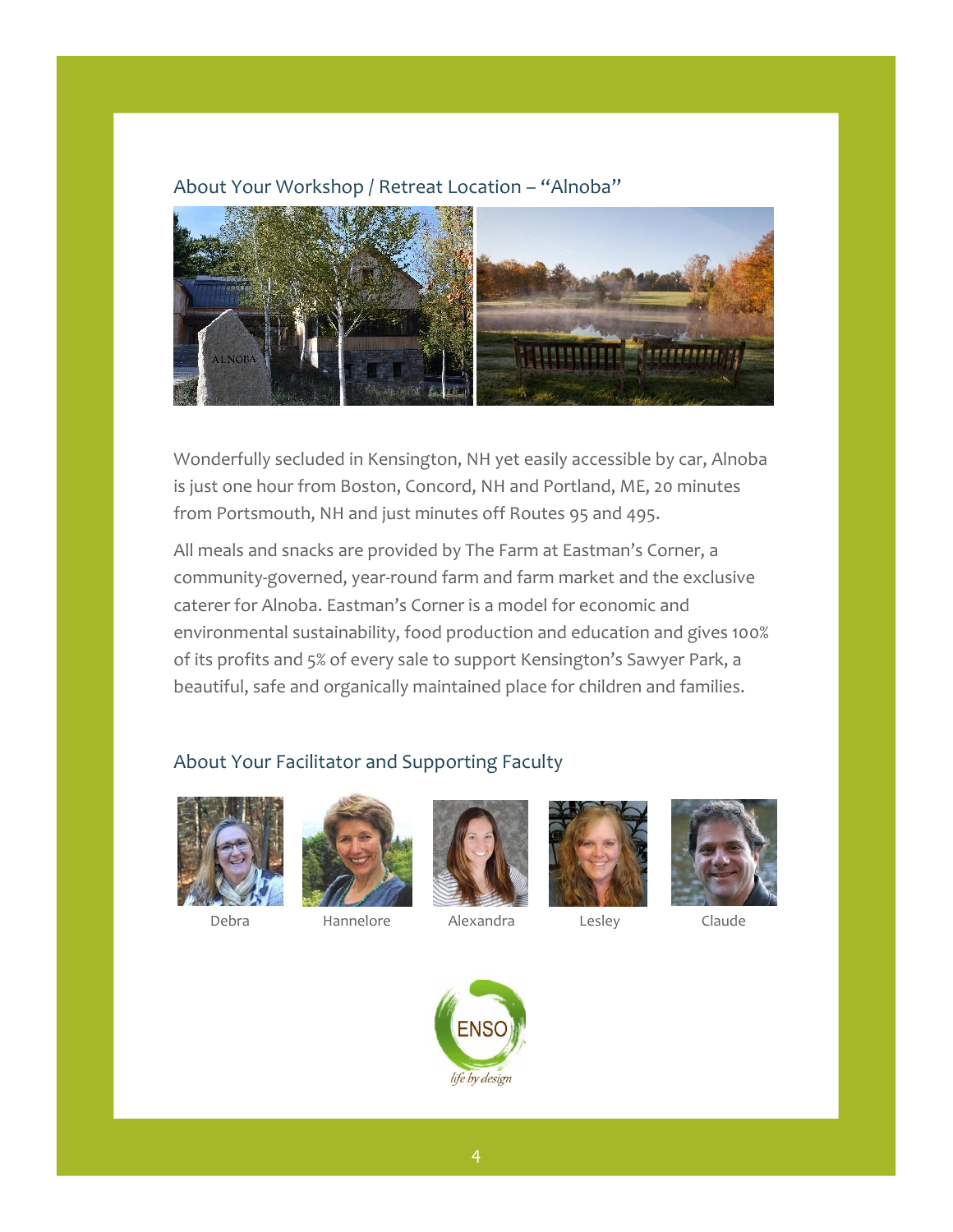**Debra Schuler** – has more than 20 years of experience in corporate learning and development with an emphasis on personal effectiveness and leadership. Since redesigning her own life and launching "ENSO Life by Design" in February 2016, she has narrowed and deepened her focus on helping people lead themselves and their lives with more clarity, purpose and intention to achieve greater fulfillment, joy, success and happiness. [www.ensolifebydesign.com](http://www.ensolifebydesign.com/)

**Hannelore Moebius** - (C-IAYT, E-RYT 500, APP) is a Yoga Therapist and Ayurvedic Practitioner originally from Germany. She was the founder and director of The Prana Studio for Yoga & Health in Durham, NH for 20 years and continues to share her compassionate and meditative approach in Yoga classes, workshops, Polarity and Reiki sessions, and has offered several Therapeutic Yoga Teacher Training Programs. [www.moebius-yoga.com](http://www.moebius-yoga.com/)

**Alexandra Poulis** - started dancing at the age of four and after discovering her love for fitness soon after graduating from the University of NH became an AFAA Certified Group Fitness Instructor and Personal Trainer. She owns her own fitness studio, "Fierce Fit," a welcoming and fun environment for movement and giving back to the community. [www.FierceFitNH.com](http://www.fiercefitnh.com/)

**Lesley Arnold** – is an entrepreneur who is passionate about creative expression and community outreach. She owned / operated a second-hand store supporting local NH charities and has her own painting studio called "Wet Paint." She loves encouraging people to discover and reconnect with their innate creativity through art and the joy and healing that comes from her work. [www.wetpaintnh.com](http://www.wetpaintnh.com/)